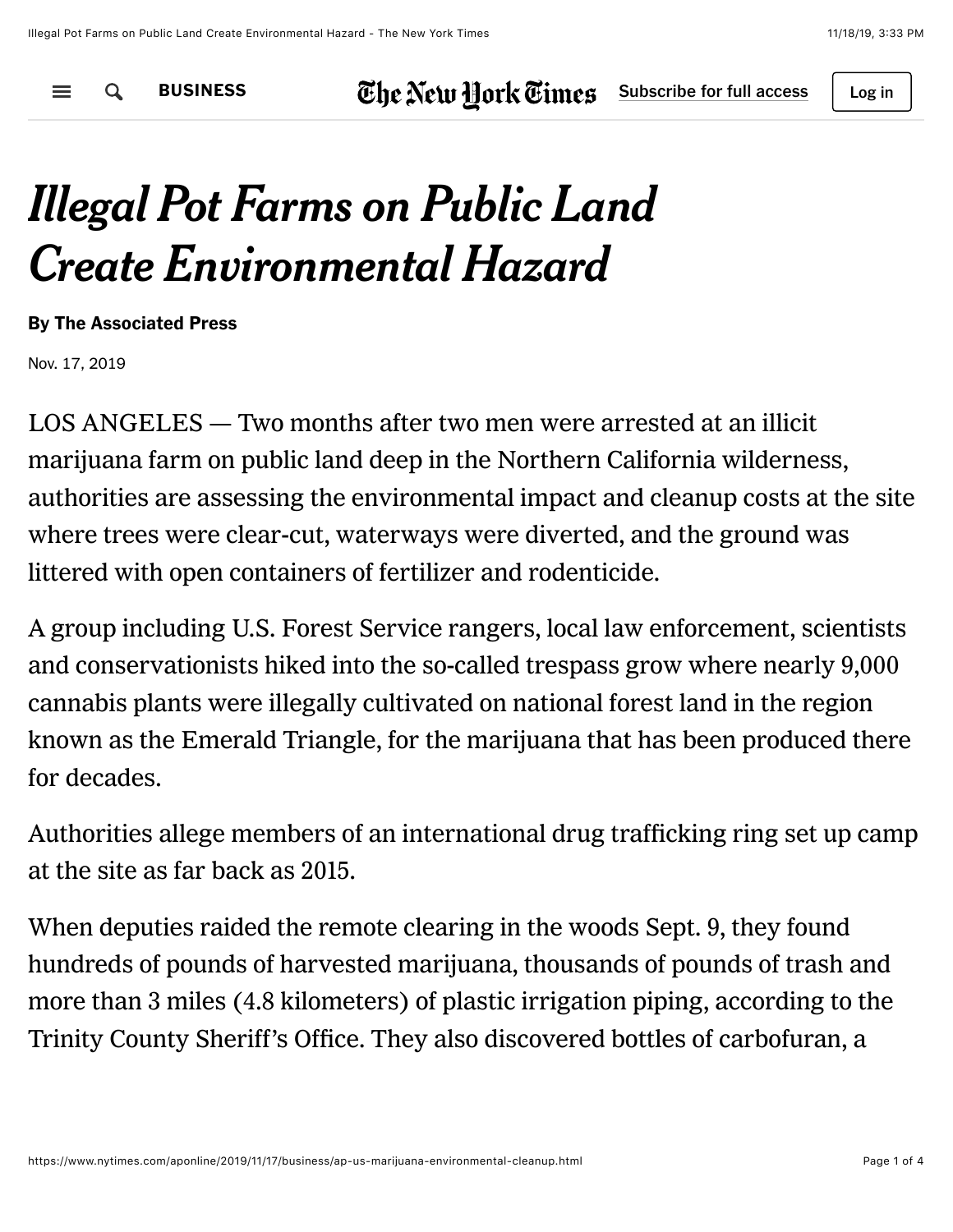banned neurotoxicant used to kill rodents that also has been linked to the deaths of spotted owls, fish and mountain lions. A quarter-teaspoon can kill a 300-pound (136-kilogram) bear.

The case highlights some of the growing pains California has faced since kicking off broad legal sales in 2018. Its legal marijuana market has grown to more than \$3 billion but remains dwarfed by a thriving illegal market, which rakes in nearly \$9 billion annually. Limited resources mean officials can't keep up with all the illegal sites that are remnants of the outlaw era, when much of the pot for the U.S. black market came from the Emerald Triangle.

Experts say illegal sites like the one found in the Shasta Trinity National Forest, about 100 miles (160 kilometers) from the Oregon line, siphon valuable water, pollute legal downstream grows and funnel potentially tainted cannabis onto the streets.

"These places are toxic garbage dumps. Food containers attract wildlife, and the chemicals kill the animals long after the sites are abandoned," said Rich McIntyre, director of the Cannabis Removal on Public Lands (CROP) Project, which is dedicated to restoring criminal grow sites on state and federal property in California. "We think there's a public health time bomb ticking."

CROP is a coalition of conservation organizations, tribes, elected officials, law enforcement agencies and federal land managers. Also lending its support is the legal cannabis industry, which says it's being undercut by the criminal market. Officials estimate that up to  $70\%$  of California's illicit pot comes from trespass grows mostly on public land.

"We see illegal grows as undermining the legal cultivators and manufacturers" by reducing tax revenue, said Lindsay Robinson, executive director of the California Cannabis Industry Association, a trade group. "We're seeing untested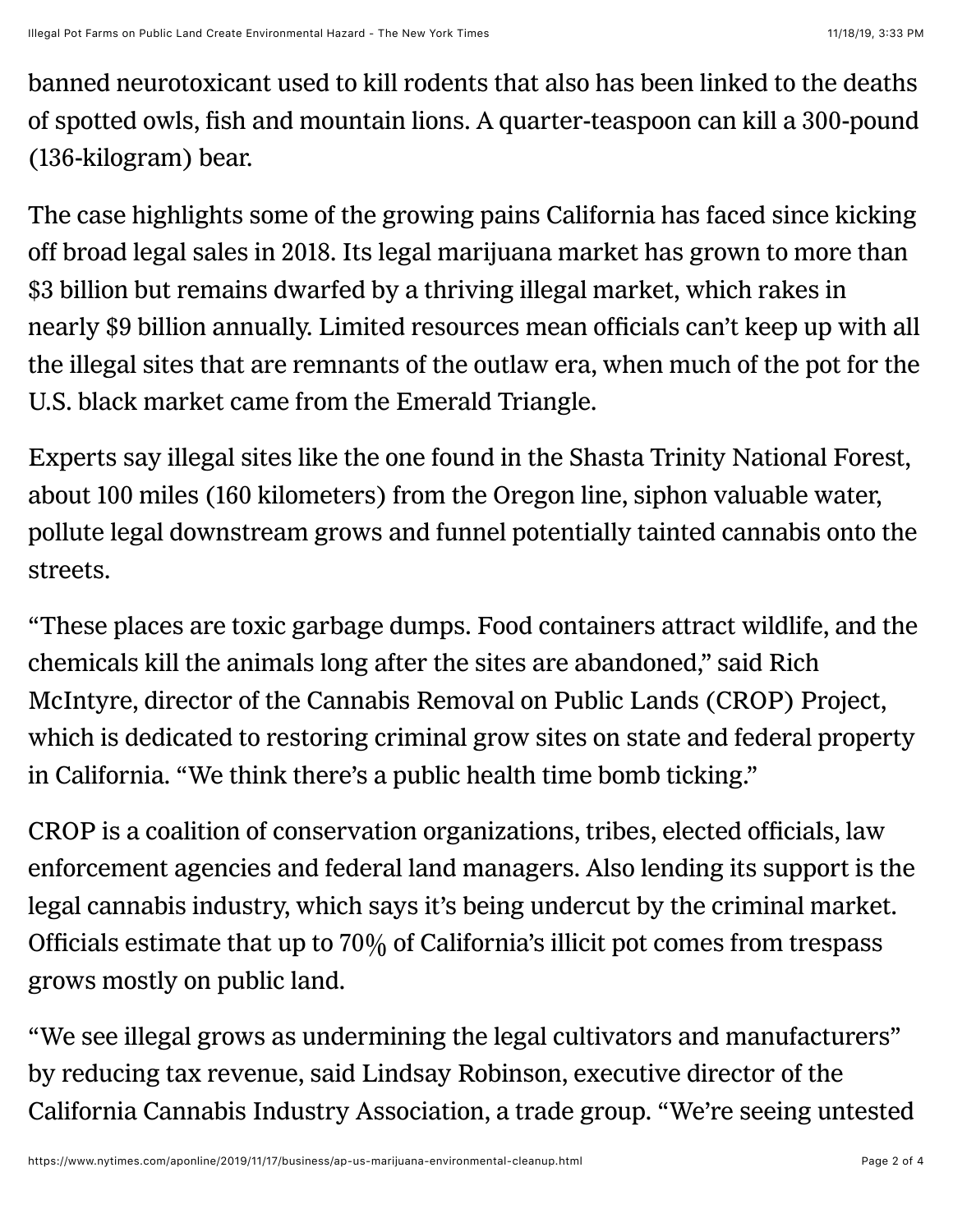and unregulated cannabis flooding the market."

Black market marijuana is potentially dangerous because traces of the toxic chemicals used at grow sites are often found in the plants, she said.

"If you have an illicit grow upstream from you, and you're legal, that could end up tainting your product and prevent it from entering the market," Robinson said.

CROP estimates that 9 billion gallons (34 billion liters) of water are diverted to trespass grows in California each year — a yearly supply for a city of 35,000 homes.

"In a state like California where water battles and drought are a way of life, that number is shocking," McIntyre said. More than 60% of California's water comes from national forest land.

Authorities in 2018 made dozens of arrests at trespass grows while seizing hundreds of thousands of pot plants along with cash and guns. Criminal growers often use powerful firearms to protect their operation, McIntyre said.

"There are stories of people — hunters, fishermen, hikers — who find themselves down the barrel of an AK-47" after stumbling on illegal grow sites, he said.

The toxic chemicals were cleared from the Shasta site Oct. 16, and a "decommissioning" cleanup — removing everything brought in by growers should happen within a year. The goal is to restore illegal grows to pristine condition complete with reseeding and replanting, but that plan lacks funding.

CROP is lobbying for federal and state money to clean and reclaim an estimated 2,000 sites, a process it says could take seven to 10 years.